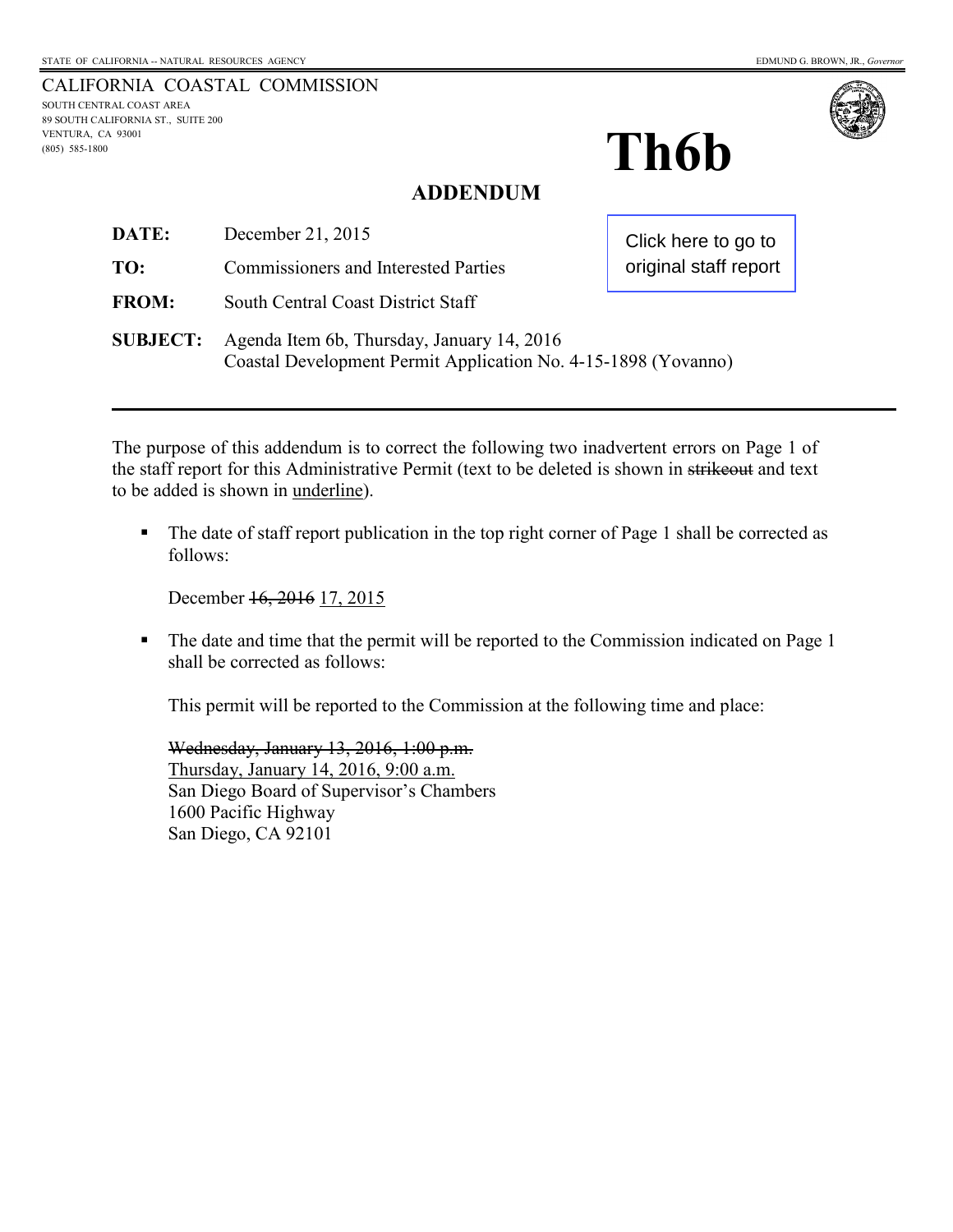SOUTH CENTRAL COAST AREA 89 SOUTH CALIFORNIA ST., SUITE 200

VENTURA, CA 93001 (805) 585-1800

<span id="page-1-0"></span>CALIFORNIA COASTAL COMMISSION



Staff: W. Horn – V Date: December 17, 2015

# **ADMINISTRATIVE PERMIT**

| <b>Application No.:</b>     | 4-15-1898                                                                                                                                                                                           |  |
|-----------------------------|-----------------------------------------------------------------------------------------------------------------------------------------------------------------------------------------------------|--|
| Applicants.:                | David and Susan Yovanno                                                                                                                                                                             |  |
| Agent:                      | Don Villafana                                                                                                                                                                                       |  |
| <b>Project Location:</b>    | Ventura Keys Waterway, 2965 Surfrider Avenue, City of Ventura,<br>Ventura County                                                                                                                    |  |
| <b>Project Description:</b> | Replace an existing 310 sq.ft concrete dock with a new 320 sq.ft concrete<br>dock and replace two (2) existing 14 inch diameter concrete piles with<br>two (2) new 14 inch diameter concrete piles. |  |

## **EXECUTIVE DIRECTOR'S DETERMINATION:**

The findings for this determination, and for any special conditions, appear on subsequent pages.

 NOTE: P.R.C. Section 30624 provides that this permit shall not become effective until it is reported to the Commission at its next meeting. If one-third or more of the appointed membership of the Commission so request, the application will be removed from the administrative calendar and set for public hearing at a subsequent Commission meeting. Our office will notify you if such removal occurs.

This permit will be reported to the Commission at the following time and place:

**Thursday, January 14, 2016, 9:00 a.m. San Diego Board of Supervisor's Chambers 1600 Pacific Highway San Diego, CA 92101** 

IMPORTANT - Before you may proceed with development, the following must occur:

Pursuant to 14 Cal. Admin. Code Sections 13150(b) and 13158, you must sign the enclosed duplicate copy acknowledging the permit's receipt and accepting its contents, including all conditions, and return it to our office. Following the Commission's meeting, and once we have received the signed acknowledgement and evidence of compliance with all special conditions, we will send you a Notice of Administrative Permit Effectiveness.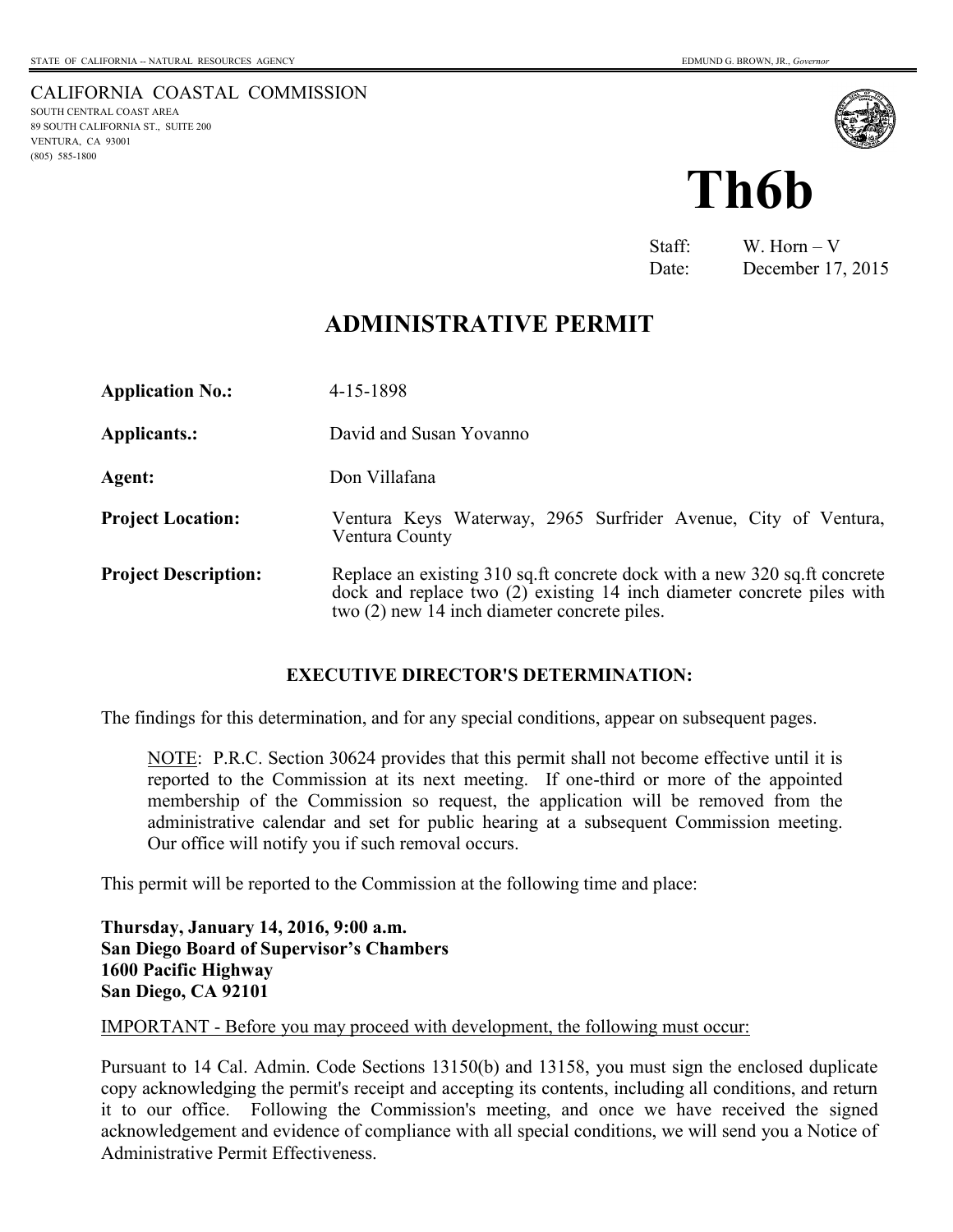#### **BEFORE YOU CAN OBTAIN ANY LOCAL PERMITS AND PROCEED WITH DEVELOPMENT, YOU MUST HAVE RECEIVED BOTH YOUR ADMINISTRATIVE PERMIT AND THE NOTICE OF PERMIT EFFECTIVENESS FROM THIS OFFICE.**

 CHARLES LESTER Executive Director

 By: Wesley Horn Title: Coastal Program Analyst

#### **STANDARD CONDITIONS:**

- 1. **Notice of Receipt and Acknowledgment**. The permit is not valid and development shall not commence until a copy of the permit, signed by the permittee or authorized agent, acknowledging receipt of the permit and acceptance of the terms and conditions, is returned to the Commission office.
- 2. **Expiration.** If development has not commenced, the permit will expire two years from the date this permit is reported to the Commission. Development shall be pursued in a diligent manner and completed in a reasonable period of time. Application for extension of the permit must be made prior to the expiration date.
- 3. **Interpretation.** Any questions of intent or interpretation of any term or condition will be resolved by the Executive Director or the Commission.
- 4. **Assignment.** The permit may be assigned to any qualified person, provided assignee files with the Commission an affidavit accepting all terms and conditions of the permit.
- 5. **Terms and Conditions Run with the Land.** These terms and conditions shall be perpetual, and it is the intention of the Commission and the permittee to bind all future owners and possessors of the subject property to the terms and conditions.

## **SPECIAL CONDITIONS:** See Page 9

## **EXECUTIVE DIRECTOR'S DETERMINATION (continued):**

The Executive Director hereby determines that the proposed development is a category of development which, pursuant to PRC Section 30624, qualifies for approval by the Executive Director through the issuance of an Administrative Permit. Subject to Standard and Special Conditions as attached, said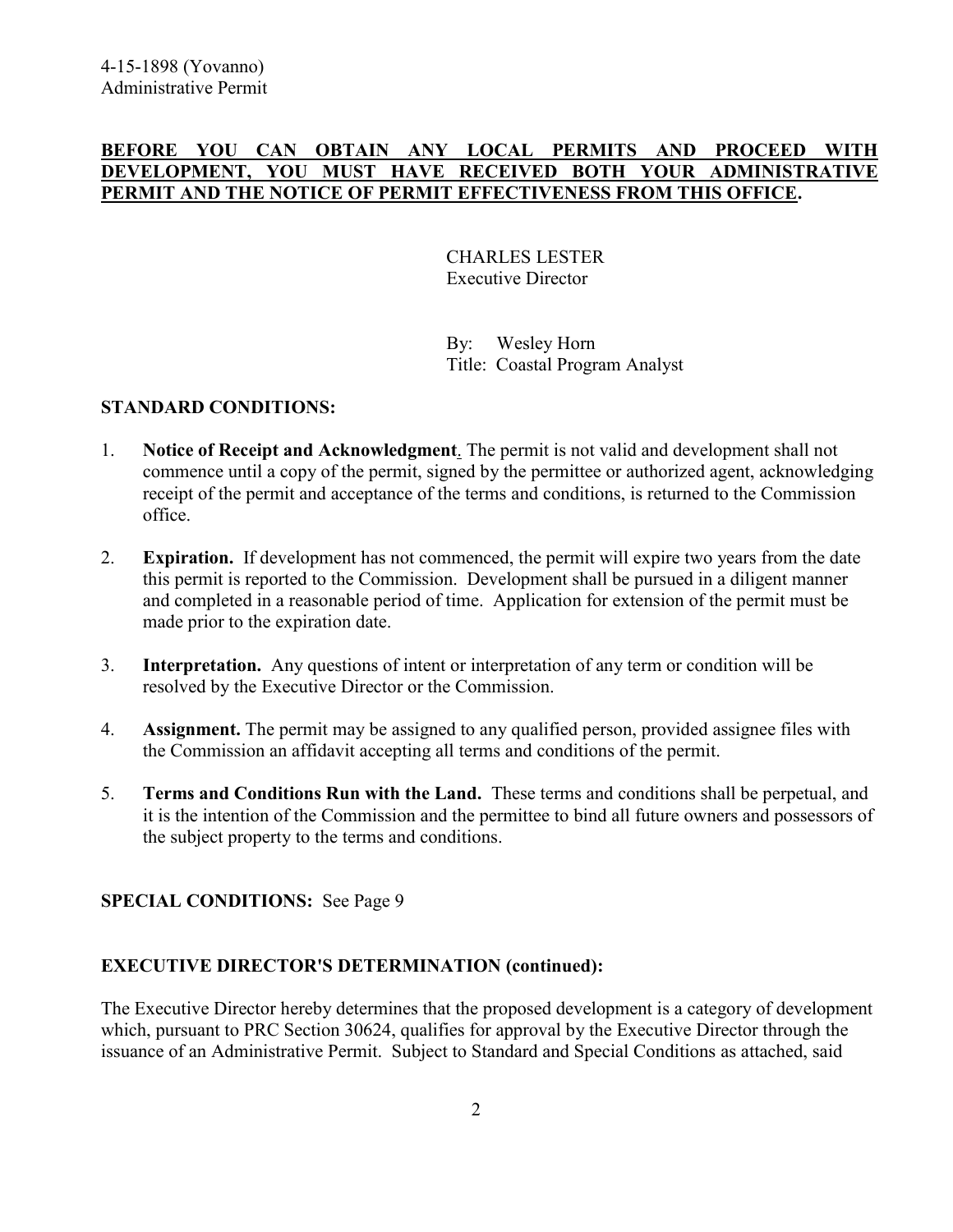development is in conformity with the provisions of Chapter 3 of the Coastal Act of 1976 and will not have any significant impacts on the environment within the meaning of the California Environmental Quality Act. If located between the nearest public road and the sea, this development is in conformity with the public access and public recreation policies of Chapter 3.

#### **FINDINGS FOR EXECUTIVE DIRECTOR'S DETERMINATION:**

#### **A. Project Description and Background**

The proposed project is located in the Ventura Keys, within the limits of the City of Ventura, immediately north of the Ventura Harbor **(Exhibit 1)**. The Ventura Keys waterways encompass an area of 32 acres and consist of three channels trending in a general north/south alignment and a larger connecting channel to the south which ties the other three channels together and provides a link to Ventura Harbor. The Ventura Keys take seaward access from the mouth of the Ventura Harbor and are fringed with private recreational boat docks associated with residential development.

The sides of the waterways are bounded by private easements reserved for boat docks for more than 300 adjacent waterfront residential parcels. The easement areas occupy about half of the water surface of the waterways. Generally, each channel spans 160 feet from property line to property line, with 45-foot easements on either side of the waterway. This configuration allows for a 70-foot wide public access corridor within the center of the channel. The Ventura Keys waterways were constructed in the early 1960s shortly after the excavation of the Ventura Harbor. The waterways were developed with retaining walls and rip-rap along the banks for stabilization.

The applicants are proposing to replace an existing 310 sq. ft. concrete dock with a new 320 sq. ft. concrete dock and replace two (2) existing 14 inch diameter concrete piles with two (2) new 14 inch diameter concrete piles. The boat slip and dock easement associated with the subject parcel extend 45 feet from the property line, over the existing rip-rap escarpment out into the waterway **(Exhibit 2)**. The proposed dock replacement is similar in function and design to other residential docks in the immediate vicinity, and remains within the 45 foot easement. Because the proposed dock replacement encompasses approximately the same area and the same number of pilings as the existing dock, no substantial increase in the fill of coastal waters will occur. No environmentally sensitive habitat areas have been identified in the project area.

#### **B. Marine Resources/Water Quality**

Section 30230 of the Coastal Act states:

*Marine resources shall be maintained, enhanced, and where feasible, restored. Special protection shall be given to areas and species of special biological or economic significance. Uses of the marine environment shall be carried out in a manner that will sustain the biological productivity of coastal waters and that will maintain healthy populations of all species of marine organisms adequate for long-term commercial, recreational, scientific, and educational purposes.*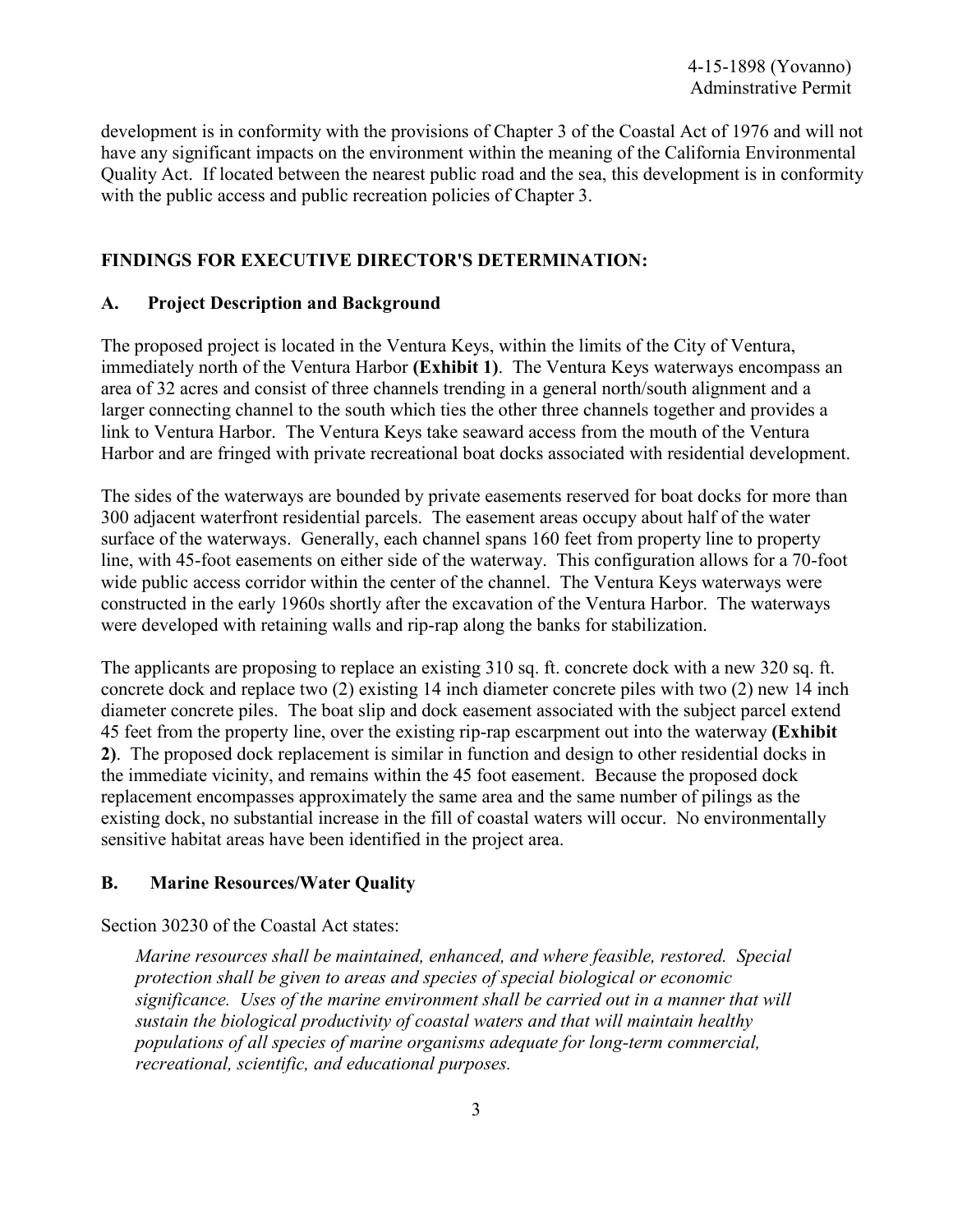## Section 30231 of the Coastal Act states:

*The biological productivity and the quality of coastal waters, streams, wetlands, estuaries, and lakes appropriate to maintain optimum populations of marine organisms and for the protection of human health shall be maintained and, where feasible, restored through, among other means, minimizing adverse effects of waste water discharges and entrainment, controlling runoff, preventing depletion of ground water supplies and substantial interference with surface water flow, encouraging waste water reclamation, maintaining natural vegetation buffer areas that protect riparian habitats, and minimizing alteration of natural streams.* 

The proposed project is located in and over the waters of the Ventura Keys. The Ventura Keys connect with the waters of Ventura Harbor and the marine environment of the Pacific Ocean. The Chapter 3 policies of the Coastal Act are the standard of review for development proposed in coastal waters, including the above mentioned water quality policies. Sections 30230 and 30231 of the Coastal Act require the protection of biological productivity, public recreation, and marine resources.

The proposed development will occur over and in the water. Construction, of any kind, adjacent to or in coastal waters has the potential to impact marine resources. The Ventura Keys waterways provide an opportunity for water oriented recreational activities and also serve as habitat to marine organisms. Risks to coastal recreational activities and marine habitat are inherently linked to water quality issues.

Storage or placement of construction materials, debris, or waste in a location subject to erosion and dispersion or which may be discharged into coastal water via rain, surf, or wind would result in adverse impacts upon the marine environment that would reduce the biological productivity of coastal waters. For instance, construction debris entering coastal waters may cover and displace soft bottom habitat. In addition, the use of machinery in coastal waters not designed for such use may result in the release of lubricants or oils that are toxic to marine life. Sediment discharged into waters may cause turbidity, which can shade and reduce the productivity of foraging avian and marine species by interfering with their ability to see food in the water column. In order to avoid adverse construction-related impacts upon marine resources, **Special Condition One (1)** outlines construction-related requirements to provide for the safe storage of construction materials and the safe disposal of construction debris.

Special Condition 1 requires that the applicants dispose of all demolition and construction debris at an appropriate location. This condition requires the applicants to incorporate silt curtains and/or floating booms when necessary to control turbidity and debris discharge. Divers shall remove any non-floatable debris not contained in such structures that sink to the ocean bottom as soon as possible.

The proposed dock project will allow for the long term berthing of boat(s) by the homeowner. Some maintenance activities if not properly regulated could cause adverse impacts to the marine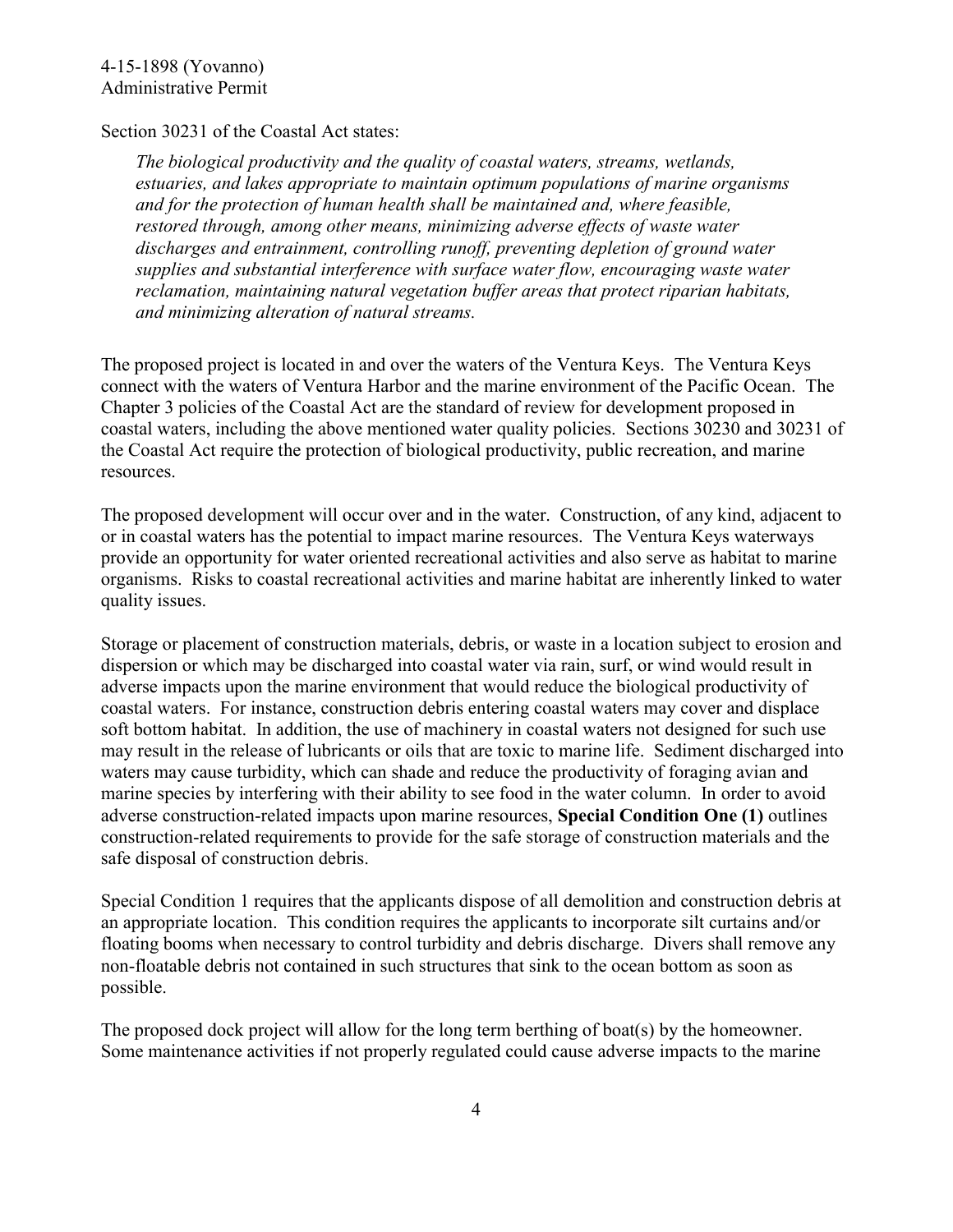environment. Certain maintenance activities like cleaning and scraping of boats, improper discharges of contaminated bilge water and sewage waste, and the use of caustic detergents and solvents, among other things, are major contributors to the degradation of water quality within boating facilities. As mentioned above, the Ventura Keys waterways provide a home for marine habitat and also provide opportunity for recreational activities. These waterways connect with the waters of Ventura Harbor and ultimately the Pacific Ocean.

To minimize the potential that maintenance activities would adversely affect water quality, the Commission finds it necessary to impose **Special Condition Two (2)** which requires the applicants to follow Best Management Practices to ensure the continued protection of water quality and marine resources. Such practices that the applicants shall follow include proper boat cleaning and maintenance, management of solid and liquid waste, and management of petroleum products, all of which associated with the long term berthing of the boat(s) (as detailed in Special Condition 2 of this permit).

#### **Caulerpa Taxifolia**

The Commission further finds that the driving of piles on the sea floor could disturb and cause the spread of non-native and invasive species, such as *Caulerpa taxifolia*. *Caulerpa taxifolia* is a tropical green marine alga that spreads asexually from fragments and creates a dense monoculture displacing native plant and animal species. Because of toxins in its tissues, *Caulerpa taxifolia* is not eaten by herbivores in areas where it has invaded. The infestation of *Caulerpa taxifolia* has had serious negative economic and social consequences because of impacts to tourism, recreational diving, and commercial fishing in places such as the Mediterranean<sup>1</sup>. Because of the grave risk to native habitats, in 1999 *Caulerpa taxifolia* was designated a prohibited species in the United States under the Federal Noxious Weed Act. In addition, in September 2001 the Governor signed into law

<sup>1</sup> References:

l

Meinesz, A. (Translated by D. Simberloff) 1999. Killer Algae. University of Chicago Press

Chisholm, J.R.M., M. Marchioretti, and J.M. Jaubert. Effect of low water temperature on metabolism and growth of a subtropical strain of Caulerpa taxifolia (Chlorophyta). Marine Ecology Progress Series 201:189-198

Ceccherelli, G. and F. Cinelli. 1999. The role of vegetative fragmentation in dispersal of the invasive alga Caulerpa taxifolia in the Mediterranean. Marine Ecology Progress Series 182:299-303

Smith C.M. and L.J. Walters. 1999. Fragmentation as a strategy for Caulerpa species: Fates of fragments and implications for management of an invasive weed. Marine Ecology 20:307-319.

Jousson, O., J. Pawlowski, L. Zaninetti, A. Meinesz, and C.F. Boudouresque. 1998. Molecular evidence for the aquarium origin of the green alga Caulerpa taxifolia introduced to the Mediterranean Sea. Marine Ecology Progress Series 172:275-280.

Komatsu, T. A. Meinesz, and D. Buckles. 1997. Temperature and light responses of the alga Caulerpa taxifolia introduced into the Mediterranean Sea. Marine Ecology Progress Series 146:145-153.

Gacia, E. C. Rodriquez-Prieto, O. Delgado, and E. Ballesteros. 1996. Seasonal light and temperature responses of Caulerpa taxifolia from the northwestern Mediterranean. Aquatic Botany 53:215-225.

Belsher, T. and A. Meinesz. 1995. Deep-water dispersal of the tropical alga Caulerpa taxifolia introduced into the Mediterranean. Aquatic Botany 51:163-169.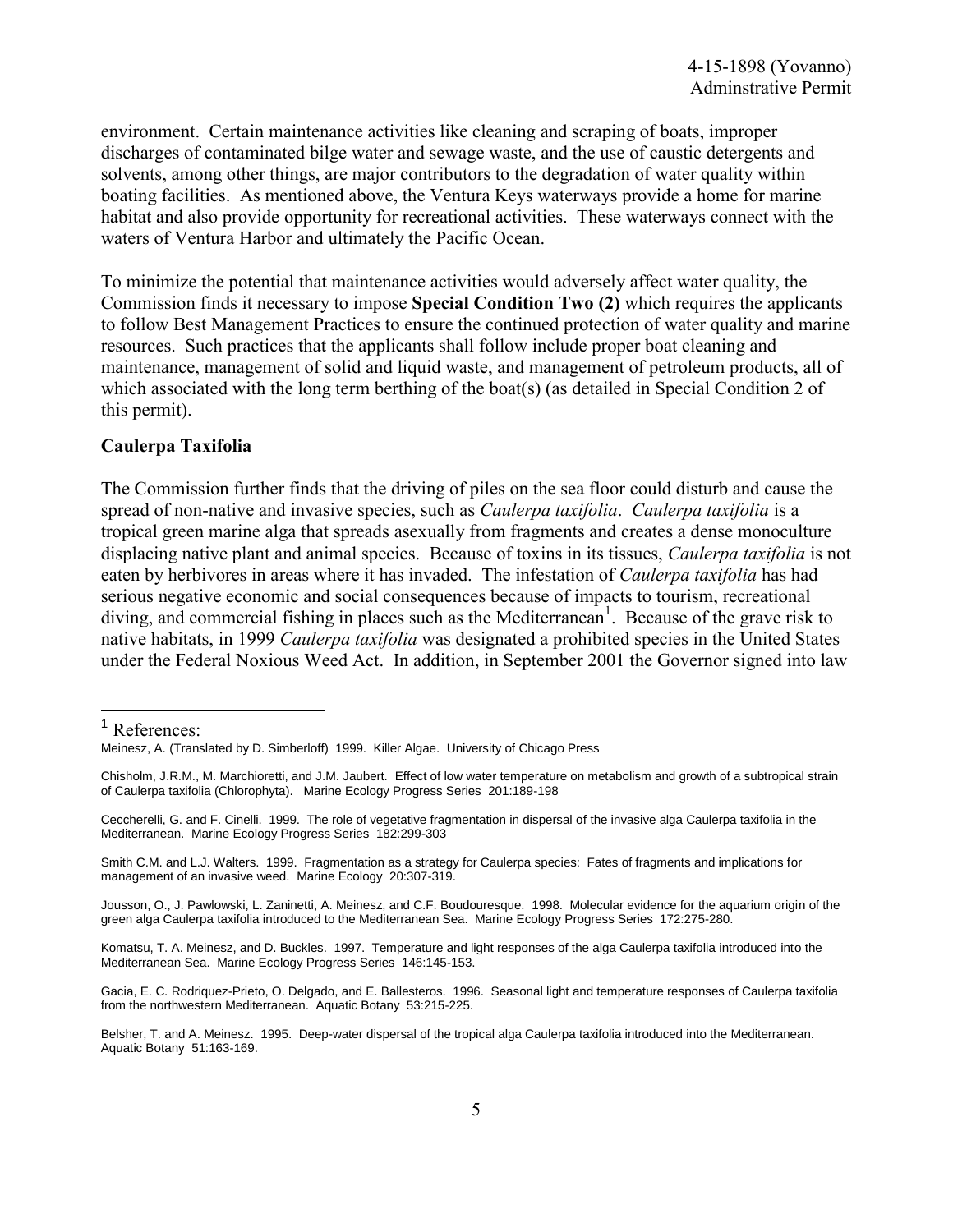#### 4-15-1898 (Yovanno) Administrative Permit

AB 1334 which made it illegal in California for any person to sell, possess, import, transport, transfer, release alive in the state, or give away without consideration various Caulerpa species.

In June 2000, *C. taxifolia* was discovered in Aqua Hedionda Lagoon in San Diego County, and in August of that year an infestation was discovered in Huntington Harbor in Orange County. Genetic studies show that this is the same clone as that released in the Mediterranean. Other infestations are likely. Although a tropical species, *C. taxifolia* has been shown to tolerate water temperatures down to at least 50ºF. Although warmer southern California habitats are most vulnerable, until better information is available, it must be assumed that the whole California coast is at risk. All shallow marine habitats could be impacted.

In response to the threat that *C. taxifolia* poses to California's marine environment, the Southern California Caulerpa Action Team, SCCAT, was established to respond quickly and effectively to the discovery of *C. taxifolia* infestations in Southern California. The group consists of representatives from several States, federal, local and private entities. The goal of SCCAT is to completely eradicate all *C. taxifolia* infestations.

If *C. taxifolia* is present, any project that disturbs the bottom could cause its spread by dispersing viable tissue fragments. Based upon survey results in recent years from other similar boat dock projects in the Ventura Keys waterway in which no invasive species were detected, no *C. taxifolia* is anticipated to be in the area; however, it is possible that circumstances could change, particularly if the applicants do not commence construction in a timely manner. Therefore, the Commission imposes **Special Condition Three (3)**, which requires the applicants to survey the project area for the presence of *C. taxifolia* not earlier than 90 days nor later than 30 days prior to commencement or recommencement of any development authorized under this coastal development permit. If *C. taxifolia* is present in the project area, no work may commence and the applicants shall immediately notify the Executive Director.

#### **Eelgrass**

The project has the potential to directly impact sensitive resources, including eelgrass that may be present in the project area. Installation and driving of piles can directly remove and disturb eelgrass. In addition, vessels moored above these resources can reduce the light available to eelgrass and kelp by shading portions of the ocean floor. Based upon survey results in recent years from other similar boat dock projects in the Ventura Keys waterway in which no eelgrass was detected, no eelgrass is believed to be in the area; however, it is possible that circumstances could change over time if the applicants do not commence construction in a timely manner. Therefore, **Special Condition Four (4)** requires the applicants, within 60 days prior to construction, to conduct a survey of the project area for eelgrass during the period of active growth of eelgrass (typically March through October). If the survey identifies any eelgrass within the project area which would be impacted by the proposed project, the Executive Director must be notified prior to construction. If any eelgrass is identified in the project area prior to construction, the development shall require an amendment to this permit from the Coastal Commission or a new coastal development permit. If any eelgrass is identified in the project area by the pre-construction eelgrass survey the applicants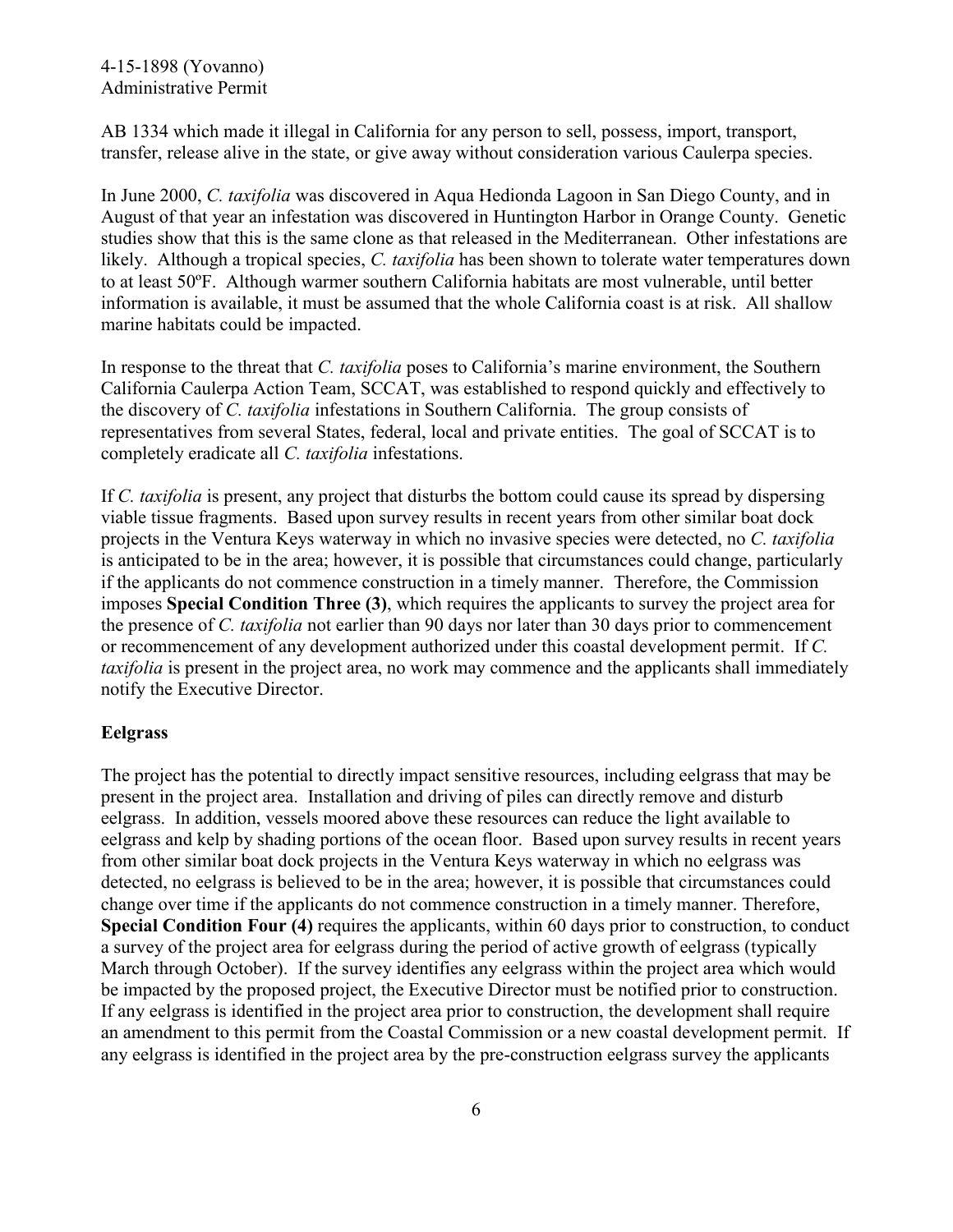shall conduct a second eelgrass survey within 30 days after the conclusion of construction to determine if any eelgrass was adversely impacted. All impacts to eelgrass habitat shall be mitigated at a minimum ratio of 1.38:1. Implementation of mitigation shall require an amendment to this permit or a new coastal development permit unless the Executive Director determines that no amendment or new permit is required.

Therefore, only as conditioned by Special Condition 1 (construction responsibilities and debris removal), Special Condition 2 (best management practices), Special Condition 3 (Caulerpa surveys), and Special Condition 4 (eelgrass surveys), does the Executive Director find the proposed project consistent with Section 30230 and 30231 of the California Coastal Act regarding the protection of water quality to promote the biological productivity of coastal waters and to protect human health.

#### **C. Recreation/Diking, Filling or Dredging**

Coastal Act Section 30224 States:

*Increased recreational boating use of coastal waters shall be encouraged, in accordance with this division, by developing dry storage areas, increasing public launching facilities, providing additional berthing space in existing harbors, limiting non-water dependent uses that congest access corridors and preclude boating support facilities, providing harbors of refuge, and by providing for new boating facilities in natural harbors, new protected water areas, and in areas dredged from dry land.* 

Coastal Act Section 30233 in Relevant Part States:

*(a) the diking, filling, or dredging of open coastal waters, wetlands, estuaries, and lakes shall be permitted in accordance with other applicable provisions of this division, where there is no feasible less environmentally damaging alternative, and where feasible mitigation measures have been provided to minimize adverse environmental effects, and shall be limited to the following:* 

*…* 

*(3) In open coastal waters, other than wetlands, including streams, estuaries, and lakes new or expanded boating facilities and the placement of structural pilings for public recreational piers that provide public access and recreational opportunities.* 

Coastal Act Section 30224 encourages recreational boating use of coastal waters and the project as proposed will replace the existing, deteriorated dock and allow for increased recreational use of the facilities. In addition, Coastal Act Section 30224(a)(3) allows fill of open coastal waters, other than wetlands, for boating facilities that provide recreational opportunities. No wetlands are found within the project site and the proposed dock constitutes a recreational boating facility.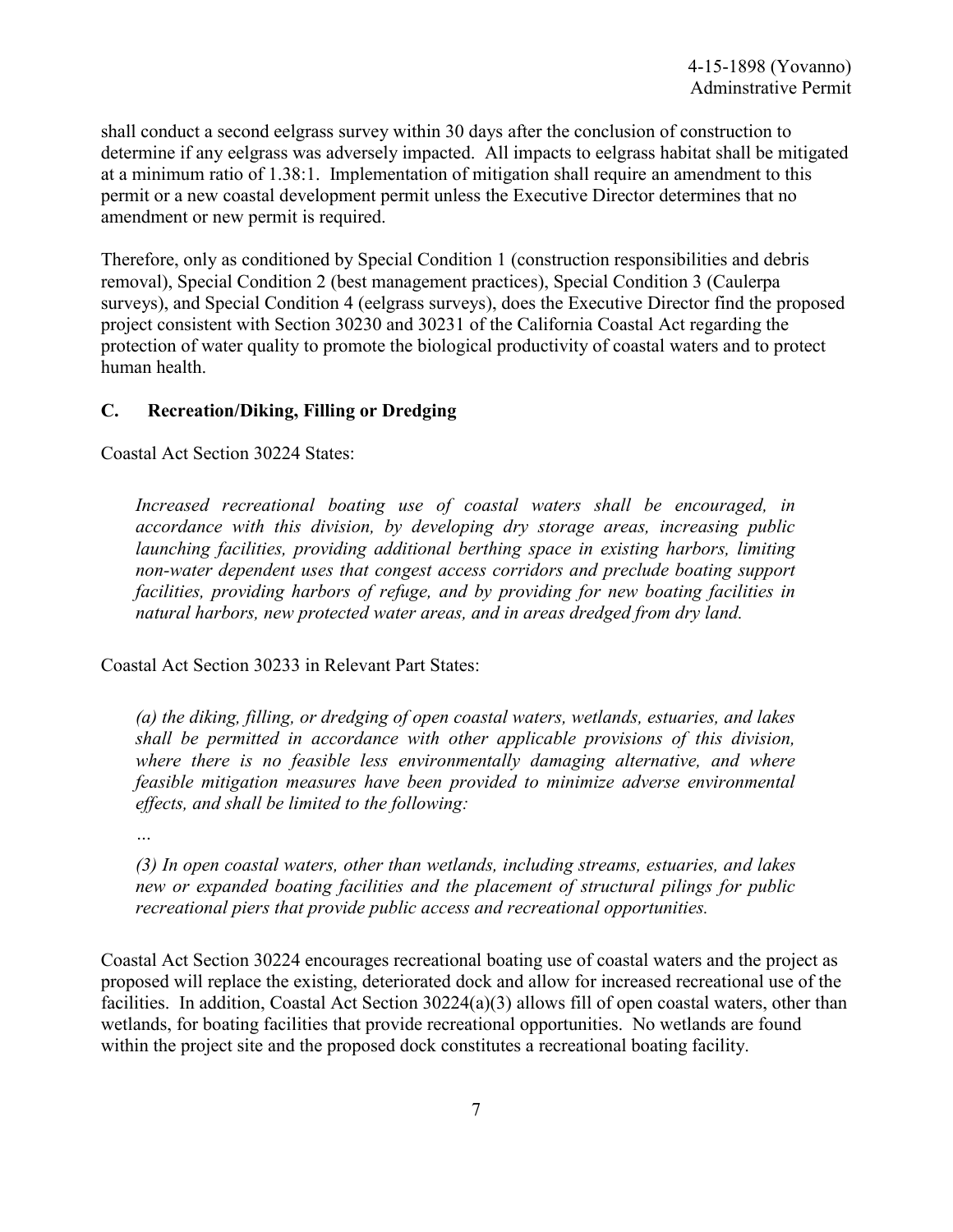Coastal Act Section 30233(a) also contains language regarding the possibility of less environmentally damaging alternatives and adequate mitigation of environmental impacts. The proposed project includes replacement of an existing 310 sq.ft of concrete floating dock with a new 320 sq.ft concrete floating dock and replacement of two (2) 14 inch concrete piles. The proposed replacement dock and pilings will be in approximately the same location as the existing dock. Because the proposed replacements will not result in a substantial increase in fill of coastal waters and will be located in approximately the same area, the project as proposed will result in minimal disturbance to support the proposed facility. With regards to the mitigation of environmental effects, Special Condition 1 requires the applicants to comply with construction responsibilities and debris management, Special Condition 2 requires the applicants to incorporate Best Management Practices (BMPs) to ensure the continued protection of water quality and marine resources, Special Condition 3 requires surveys for *C. taxifolia*, and Special Condition 4 requires eelgrass surveys. These special conditions will assure that the construction and continued use of the proposed dock will result in minimal environmental impacts to the sea floor and marine environment consistent with Coastal Act Section 30233(a)(3). Therefore, the Executive Director concludes that, as conditioned, the project is consistent with Sections 30224 and 30230 of the Coastal Act.

## **D. Local Coastal Program**

The proposed project area lies within the limits of the City of Ventura, but falls within the Commission's area of retained original permit jurisdiction along the Ventura Keys waterways. The Commission certified the Local Coastal Program (LCP) for the City of Ventura (Land Use Plan and Implementation Ordinances) in 1981 and the Ventura Harbor LCP was incorporated into the City's LCP in 1990. The City's LCP contains policies and standards for siting and design of new development and protection of marine habitats. The application before the Commission is for development within the Commission's retained jurisdiction area, and therefore the standard of review applied by the Commission in considering the proposed project is the Coastal Act. The Commission notes that its review of the proposed project discloses no conflicts with any of the policies of the City's certified LCP, including those policies regarding marine habitat, shoreline access, and recreation.

# **E. California Environmental Quality Act (CEQA)**

Section 13096(a) of Title 14 of the California Code of Regulations requires Commission approval of a Coastal Development Permit application to be supported by a finding showing the application, as conditioned by any conditions of approval, to be consistent with any applicable requirements of the California Environmental Quality Act (CEQA). Section 21080.5(d)(2)(A) of CEQA prohibits a proposed development from being approved if there are feasible alternatives or feasible mitigation measures available which would substantially lessen any significant adverse effect that the activity may have on the environment.

The Executive Director incorporates his findings on Coastal Act consistency at this point as if set forth in full. These findings address and respond to all public comments regarding potential significant adverse environmental effects of the project that were received prior to preparation of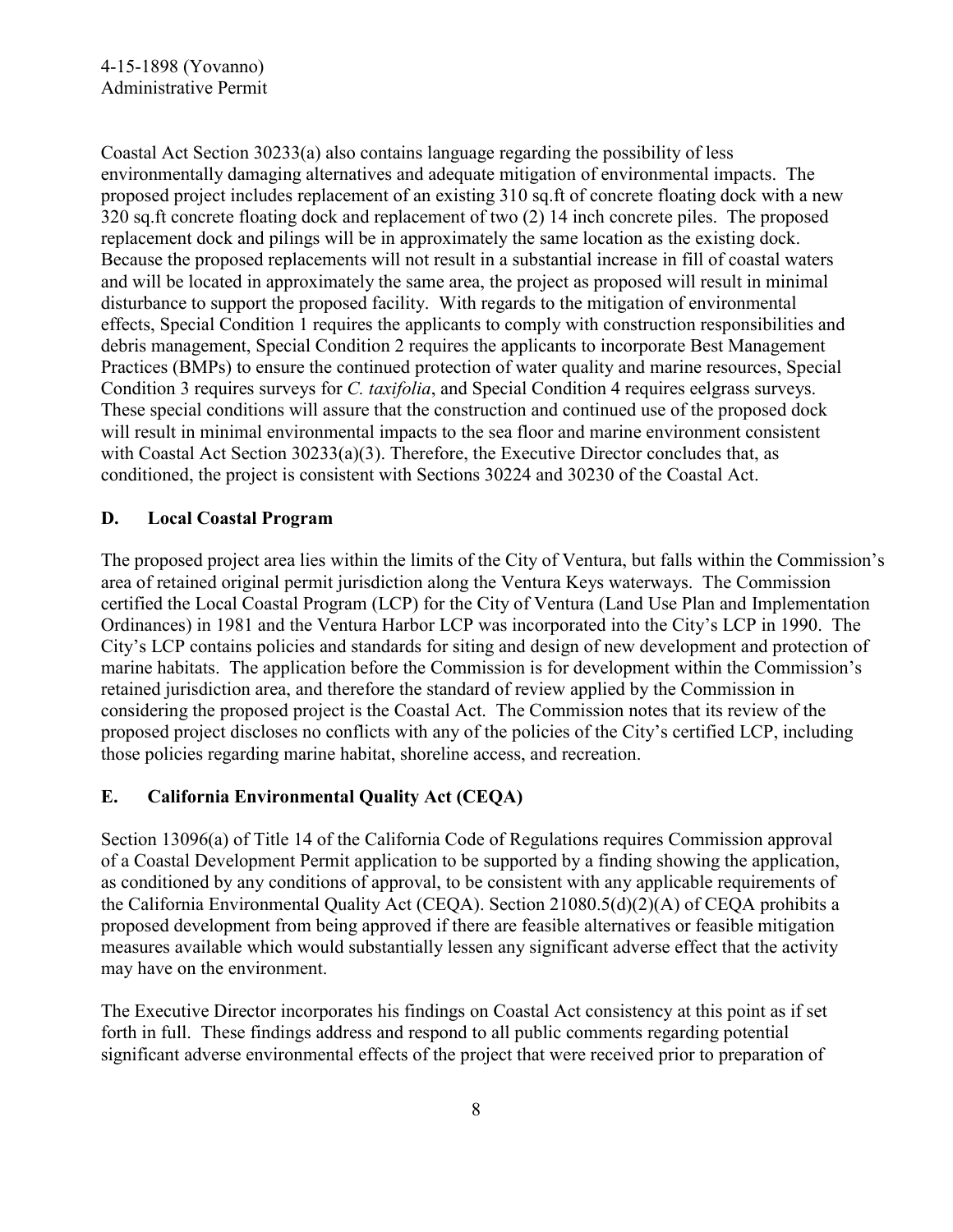the staff report. As discussed in detail above, the proposed development, as conditioned, is consistent with the policies of the Coastal Act. Feasible mitigation measures which will minimize all adverse environmental effects have been required as special conditions. As conditioned, there are no feasible alternatives or feasible mitigation measures available, beyond those required, which would substantially lessen any significant adverse impact that the activity may have on the environment. Therefore, the Executive Director concludes that the proposed project, as conditioned to mitigate the identified impacts, can be found to be consistent with the requirements of the Coastal Act to conform to CEQA.

#### **SPECIAL CONDITIONS:**

#### **1. Construction Responsibilities and Debris Removal**

By acceptance of this permit, the permittee agrees that the approved development shall be carried out in compliance with the following construction-related requirements:

- A. No demolition or construction materials, equipment, debris, or waste shall be placed or stored where it may enter sensitive habitat, receiving waters or a storm drain, or be subject to wave, wind, rain or tidal erosion and dispersion;
- B. Any and all debris resulting from demolition or construction activities, and any remaining construction material, shall be removed from the project site within 24 hours of completion of the project;
- C. Demolition or construction debris and sediment shall be removed from work areas each day that demolition or construction occurs to prevent the accumulation of sediment and other debris that may be discharged into coastal waters;
- D. Machinery or construction materials not essential for project improvements will not be allowed at any time in the subtidal or intertidal zones;
- E. If turbid conditions are generated during construction a silt curtain will be utilized to control turbidity;
- F. Eelgrass shall not be disturbed. Anchors shall not be placed in eelgrass areas.
- G. Floating booms will be used to contain debris discharged into coastal waters and any debris discharged will be removed as soon as possible but no later than the end of each day;
- H. Non buoyant debris discharged into coastal waters will be recovered by divers as soon as possible after loss;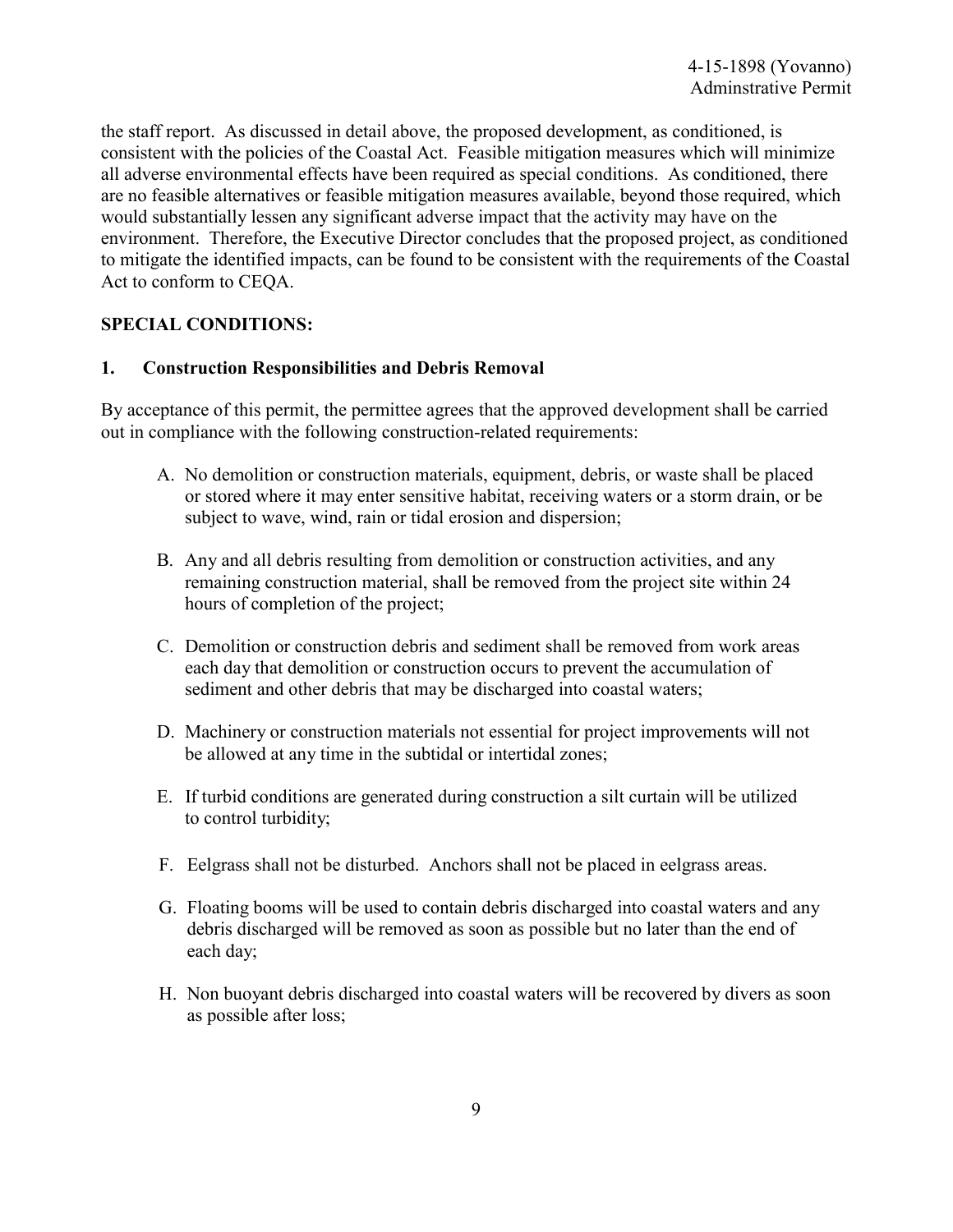- I. All trash and debris shall be disposed in the proper trash and recycling receptacles at the end of every construction day;
- J. The applicants shall provide adequate disposal facilities for solid waste, including excess concrete, produced during demolition or construction;
- K. Debris shall be disposed of at a legal disposal site or recycled at a recycling facility. If the disposal site is located in the coastal zone, a coastal development permit or an amendment to this permit shall be required before disposal can take place unless the Executive Director determines that no amendment or new permit is legally required;
- L. All stock piles and construction materials shall be covered, enclosed on all sides, shall be located as far away as possible from drain inlets and any waterway, and shall not be stored in contact with the soil;
- M. Machinery and equipment shall be maintained and washed in confined areas specifically designed to control runoff. Thinners or solvents shall not be discharged into sanitary or storm sewer systems;
- N. The discharge of any hazardous materials into any receiving waters shall be prohibited;
- O. Spill prevention and control measures shall be implemented to ensure the proper handling and storage of petroleum products and other construction materials. Measures shall include a designated fueling and vehicle maintenance area with appropriate berms and protection to prevent any spillage of gasoline or related petroleum products or contact with runoff. The area shall be located as far away from the receiving waters and storm drain inlets as possible;
- P. Best Management Practices (BMPs) and Good Housekeeping Practices (GHPs) designed to prevent spillage and/or runoff of demolition or construction-related materials, and to contain sediment or contaminants associated with demolition or construction activity, shall be implemented prior to the on-set of such activity; and
- Q. All BMPs shall be maintained in a functional condition throughout the duration of construction activity.

## **2. Best Management Practices (BMP) Program**

By acceptance of this permit, the applicants agree that the long-term water-borne berthing of boat(s) in the approved dock and/or boat slip will be managed in a manner that protects water quality pursuant to the implementation of the following BMPs.

A. Boat Cleaning and Maintenance Measures: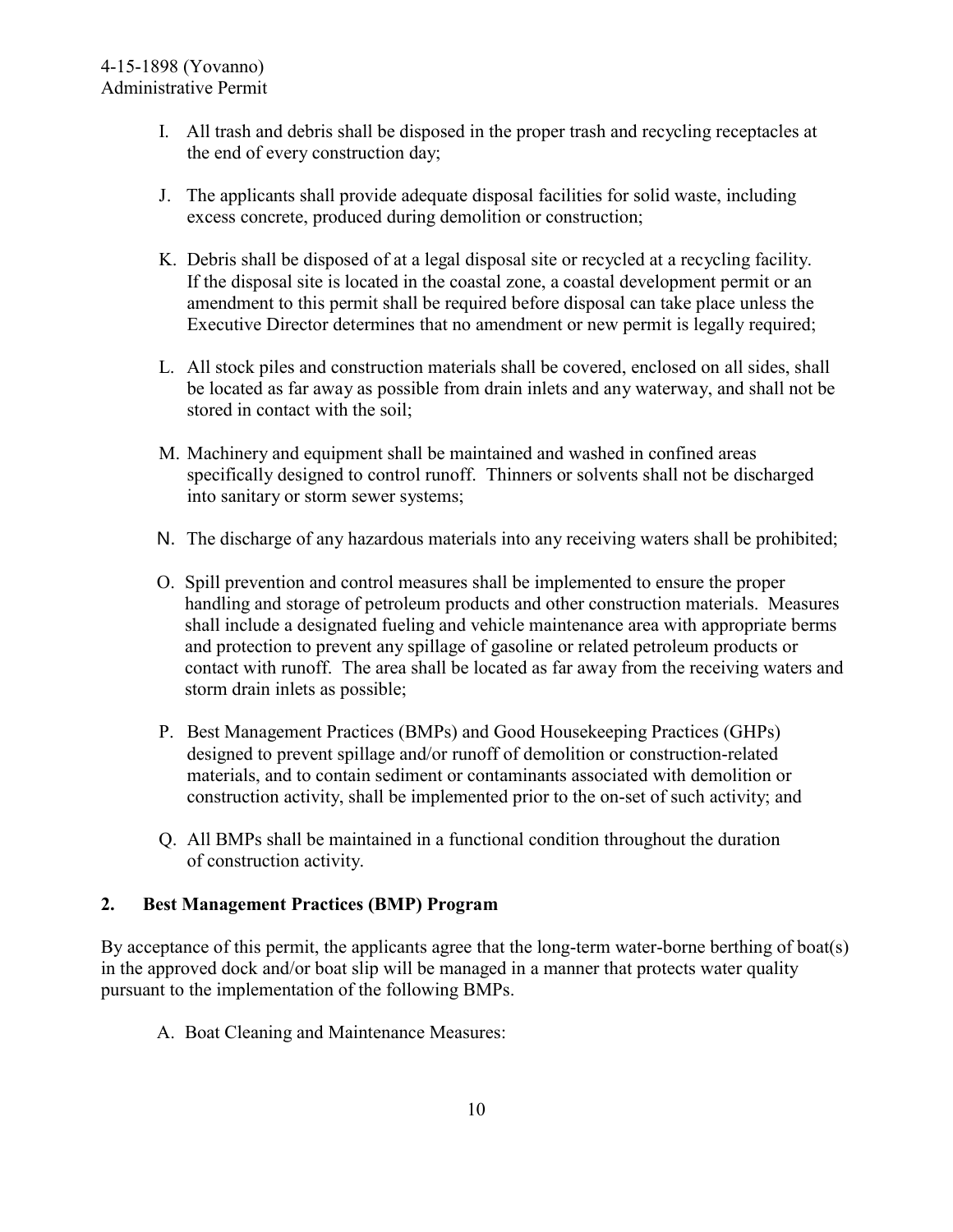- In-water top-side and bottom-side boat cleaning shall minimize the discharge of soaps, paints and debris.
- In-the-water hull scraping or any process that occurs under water that results in the removal of paint from boat hulls is prohibited. Only detergents and cleaning components that are designated by the manufacturer as phosphate-free and biodegradable shall be used, and only minimal amounts shall be used.
- The applicants shall minimize the use of detergents and boat cleaning and maintenance products containing ammonia, sodium hypochlorite, chlorinated solvents, petroleum distillates or lye.
- B. Solid and Liquid Waste Management Measures:
	- All trash, recyclables, and hazardous wastes or potential water contaminants, including old gasoline or gasoline with water, absorbent materials, oily rags, lead acid batteries, anti-freeze, waste diesel, kerosene and mineral spirits shall be disposed of in a proper manner and shall not at any time be disposed of in the water or gutter.
- C. Petroleum Control Management Measures:
	- Boaters will practice preventive engine maintenance and will use oil absorbents in the bilge and under the engine to prevent oil and fuel discharges. Oil absorbent materials shall be examined at least once a year and replaced as necessary. Used oil absorbents are hazardous waste in California. Used oil absorbents must therefore be disposed in accordance with hazardous waste disposal regulations. The boaters will regularly inspect and maintain engines, seals, gaskets, lines and hoses in order to prevent oil and fuel spills. The use of soaps that can be discharged by bilge pumps is prohibited;
	- If the bilge needs more extensive cleaning (e.g., due to spills of engine fuels, lubricants or other liquid materials), the boaters will use a bilge pump-out facility or steam cleaning services that recover and properly dispose or recycle all contaminated liquids; and
	- Bilge cleaners which contain detergents or emulsifiers will not be used for bilge cleaning since they may be discharged to surface waters by the bilge pumps
- D. Sewage Pumpout System Best Management Practices
	- Vessels shall dispose of any sewage at designated pumpout facilities provided by the Waterfront Department.

#### **3. Pre-Construction** *Caulerpa taxifolia* **Survey**

A. Not earlier than 90 days nor later than 30 days prior to commencement or recommencement of any development authorized under this coastal development permit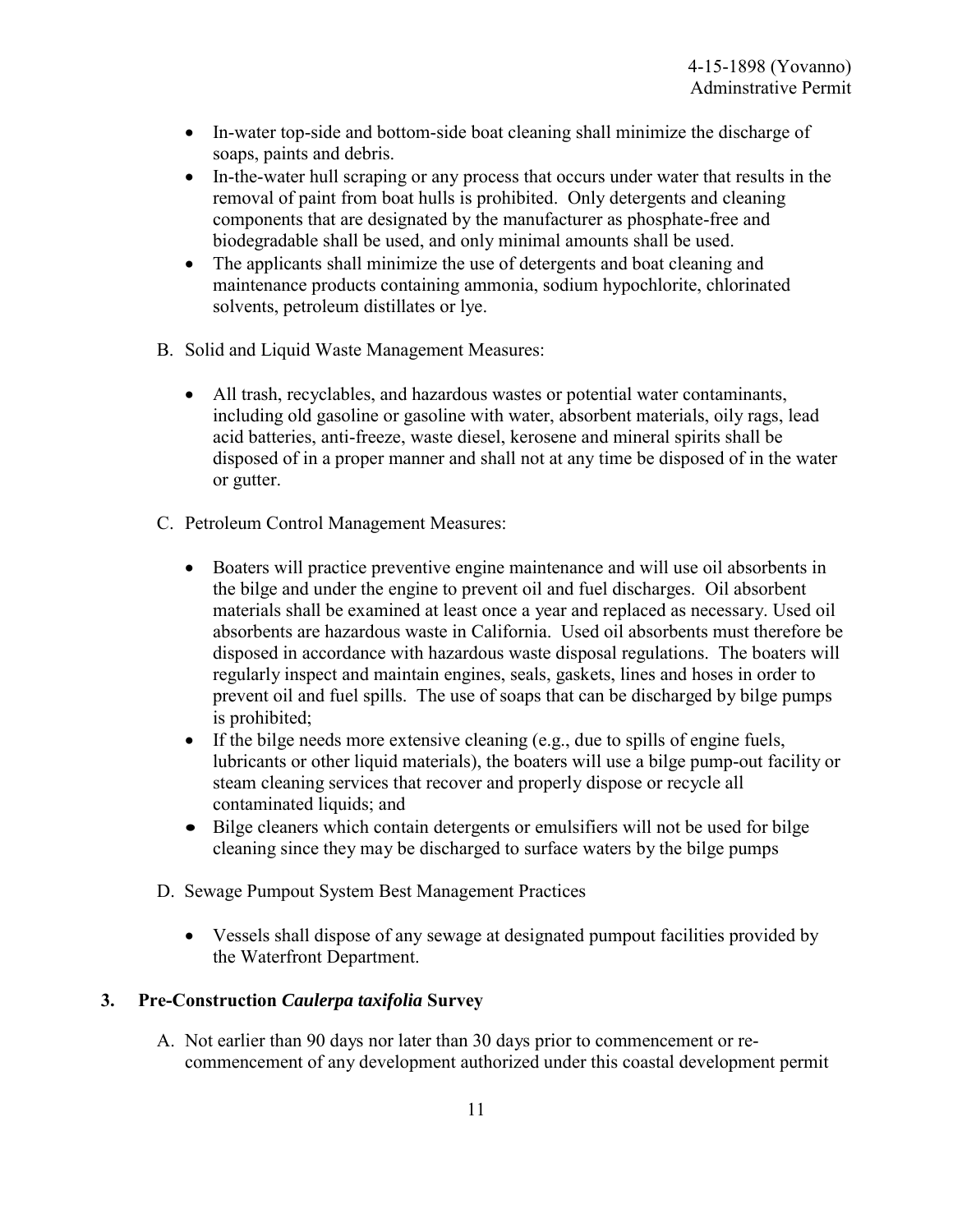(the "project"), the applicants shall undertake a survey of the project area and a buffer area at least 10 meters beyond the project area to determine the presence of the invasive algae *Caulerpa taxifolia.* The survey shall include a visual examination of the substrate.

- B. The survey protocol shall be prepared in consultation with the Regional Water Quality Control Board, the California Department of Fish and Wildlife, and the National Marine Fisheries Service (see http://www. westcoast.fisheries.noaa.gov/habitat /habitat\_types/seagrass\_info/caulerpa\_taxifolia.html).
- C. Within five (5) business days of completion of the survey, the applicants shall submit the survey:
	- i. for the review and approval of the Executive Director; and
	- ii. to the Surveillance Subcommittee to the Southern California Caulerpa Action Team (SCCAT). The SCCAT Surveillance Subcommittee may be contacted through William Paznokas, California Department of Fish & Wildlife (858-467- 4218, William.Paznokas@wildlife.ca.gov) or Bryant Chesney, National Marine Fisheries Service (562-980-4037, Bryant.Chesney@noaa.gov), or their successors.
- D. If *Caulerpa taxifolia* is found within the project or buffer areas, the applicants shall not proceed with the project until 1) the applicants provide evidence to the Executive Director that all *C*. *taxifolia* is discovered within the project and/or buffer area has been eliminated in a manner that complies with all applicable governmental approval requirements, including but not limited to those of the California Coastal Act, or 2) the applicants have revised the project to avoid any contact with *C*. *taxifolia*. No revisions to the project shall occur without a Coastal Commission approved amendment to this coastal development permit unless the Executive Director determines that no amendment is legally required.

## **4. Pre and Post-Construction Eelgrass Survey(s)**

A. Pre-Construction Eelgrass Survey. A valid pre-construction eelgrass (*Zostera marina*) survey shall be completed during the period of active growth of eelgrass (typically March through October). The pre- construction survey shall be completed within 60 days before the start of construction. The survey shall be prepared in full compliance with the "California Eelgrass Mitigation Policy" dated October 2014 (see http://www.westcoast. fisheries. noaa.gov/habitat/habitat\_types/seagrass \_info/california\_eelgrass.html) adopted by the National Marine Fisheries Service (except as modified by this special condition) and shall be prepared in consultation with the California Department of Fish and Wildlife. The applicants shall submit the eelgrass survey for the review and approval of the Executive Director within five (5)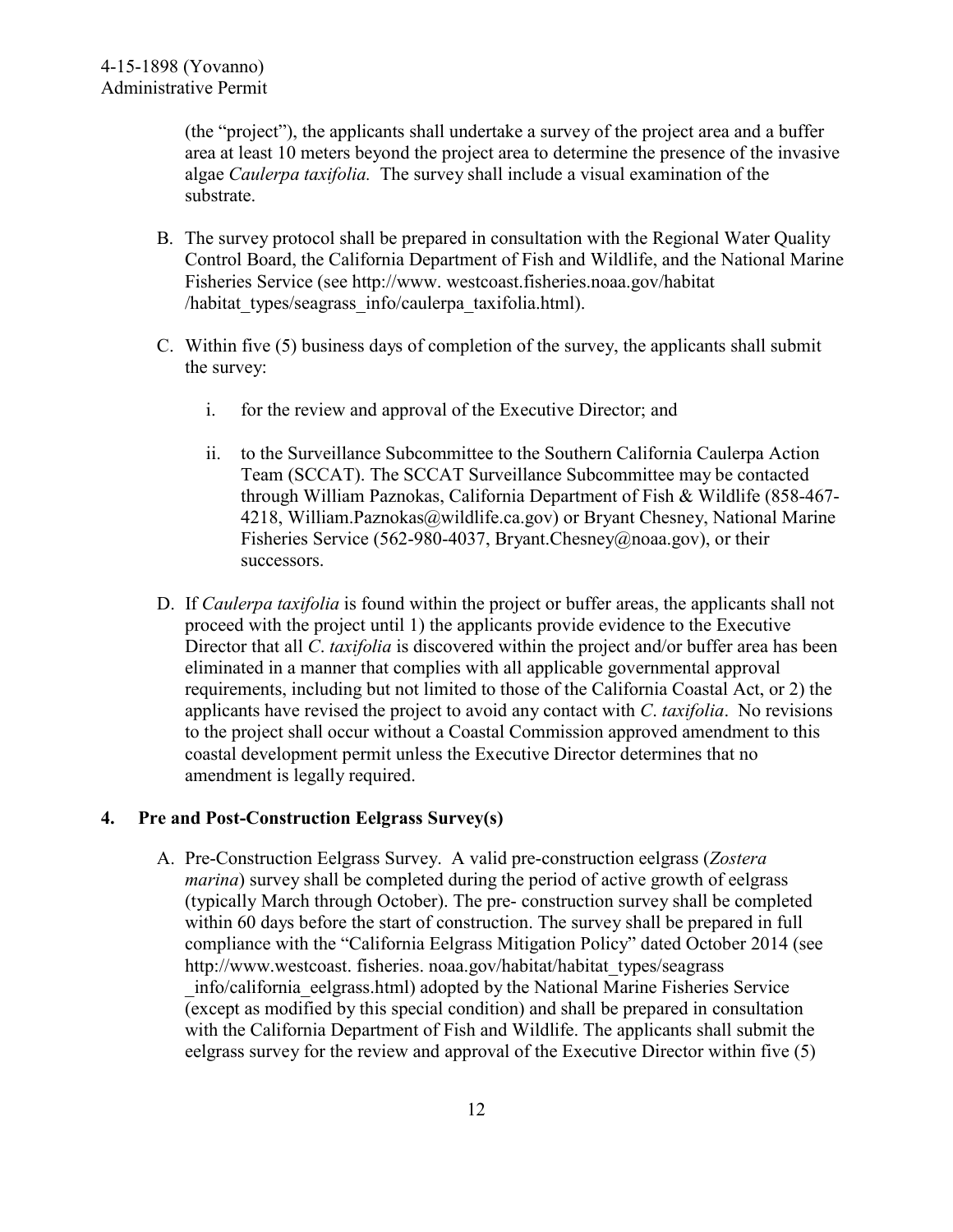business days of completion of each eelgrass survey and in any event no later than fifteen (15) business days prior to commencement of any development. If the eelgrass survey identifies any eelgrass within the project area which would be impacted by the proposed project, the development shall require an amendment to this permit from the Coastal Commission or a new coastal development permit.

B. Post Construction Eelgrass Survey. If any eelgrass is identified in the project area by the survey required in subsection A of this condition above, within 30 days of completion of construction, or within the first 30 days of the next active growth period following completion of construction that occurs outside of the active growth period, the applicants shall survey the project site to determine if any eelgrass was adversely impacted. The survey shall be prepared in full compliance with the "California Eelgrass Mitigation Policy" dated October 2014 (see http://www. westcoast.fisheries.noaa.gov /habitat/habitat types/ seagrass info/california eelgrass.html) (except as modified by this special condition) adopted by the National Marine Fisheries Service and shall be prepared in consultation with the California Department of Fish and Wildlife. The applicants shall submit the post-construction eelgrass survey for the review and approval of the Executive Director within thirty (30) days after completion of the survey. If any eelgrass has been impacted, the applicants shall replace the impacted eelgrass at a minimum 1.38:1 ratio on-site, or at another location, in accordance with the California Eelgrass Mitigation Policy. All impacts to eelgrass habitat shall be mitigated at a minimum ratio of 1.38:1 (mitigation: impact). Any exceptions to the required 1.38:1 mitigation ratio found within the California Eelgrass Mitigation Policy shall not apply. Implementation of mitigation shall require an amendment to this permit or a new coastal development permit unless the Executive Director determines that no amendment or new permit is required.

## **ACKNOWLEDGMENT OF PERMIT RECEIPT/ACCEPTANCE OF CONTENTS:**

 $\_$  , and the set of the set of the set of the set of the set of the set of the set of the set of the set of the set of the set of the set of the set of the set of the set of the set of the set of the set of the set of th

I/We acknowledge that I/we have received a copy of this permit and have accepted its contents including all conditions.

Applicant's Signature Date of Signing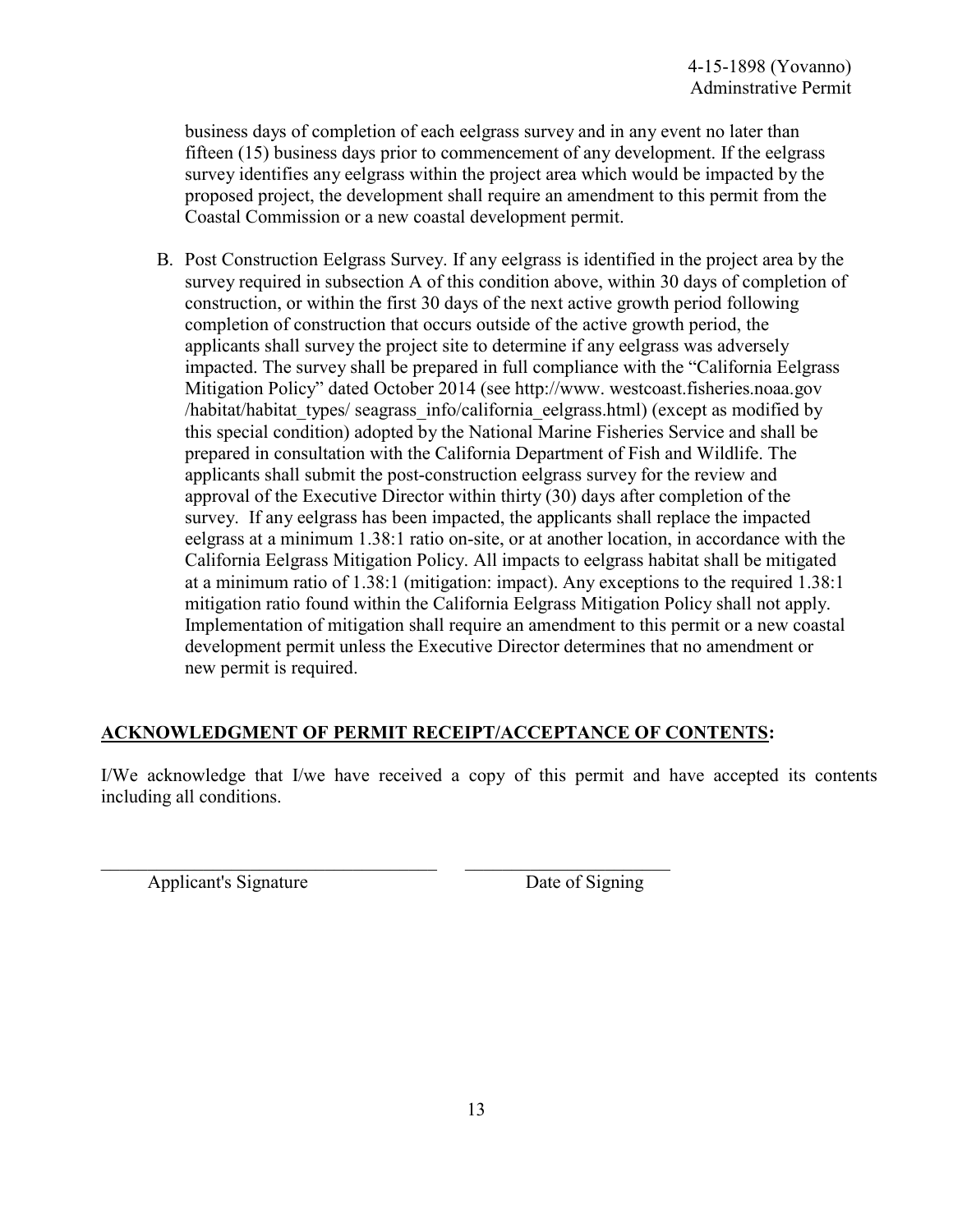